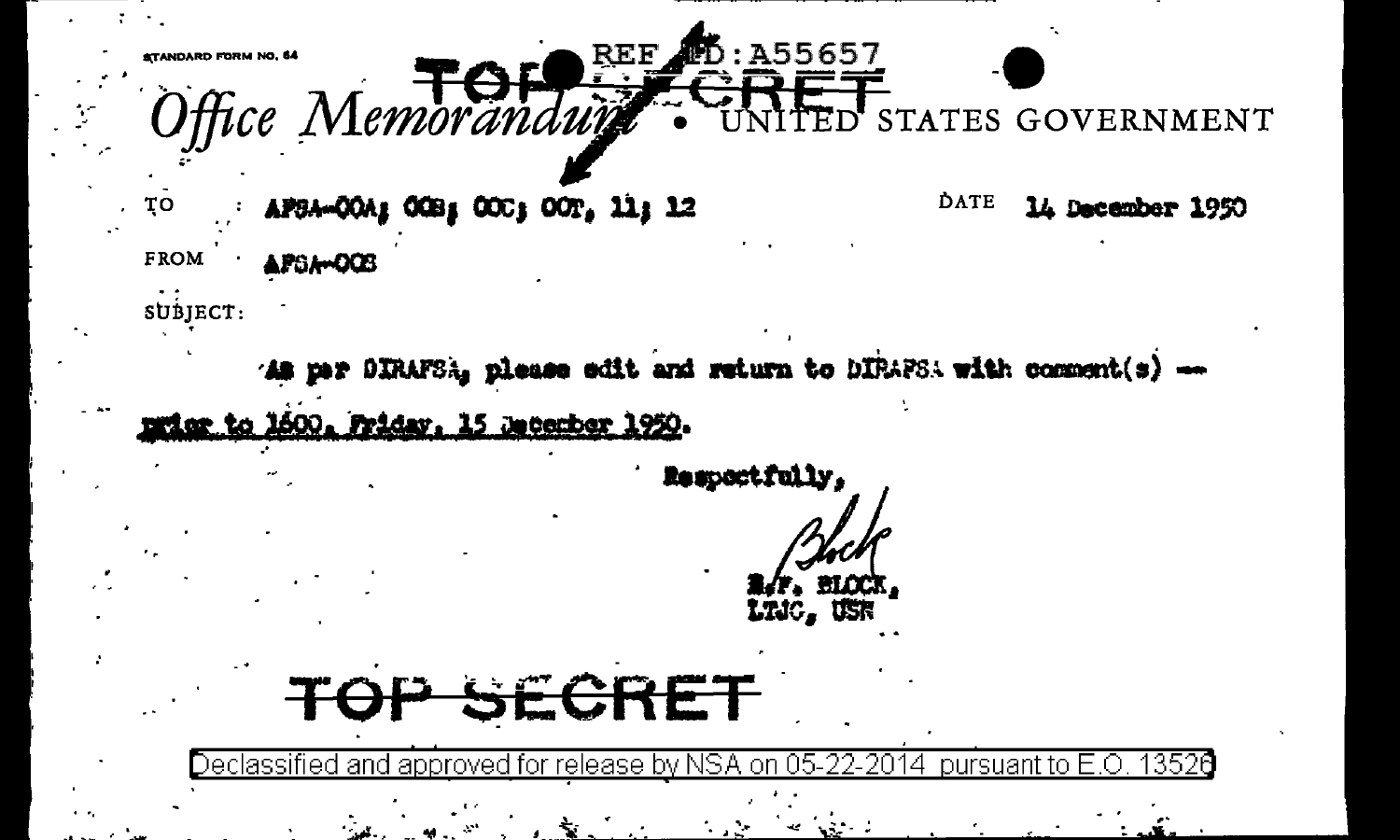# REF

REPORT BY THE USCIB COORDINATOR TO **INTELLIGENCE** THE UNITED STATES COMMUNICATIONS BOARD

on

### MEASURES FOR INCREASED SECURITY OF COLMUNICATION INTELLIGENCE

#### THE PROBLEM

1. What additional measures should be taken to protect (1) present COMINT sources and (2) such new sources as may be expected soon to yield vital information?

#### FACTS BEARING UPON THE PROBLEM AND DISCUSSION

2. As set forth in Paragraphs 1-12 in the Enclosure.

#### CONCLUSIONS

3. It is concluded that:

 $\ddot{\phantom{1}}$ 

a. A review of the entire problem of the security of present COMINT sources is warranted in the light of the present situation wherein there appears to be a gradual lessening of security in the fact of a more pressing need therefor.

The possibility of some approach, in the not distant future.  $b<sub>1</sub>$ to a state of readability of certain high-level cryptosystems makes it imperative that there be no delay in the re-examination of present COMINT security measures and the formulation and application of new or additional measures which may prevent a repetition of the losses suffered in the recent past.

In connection with all high-level COMINT problems it is  $c_{\bullet}$ possible and it may be advisable to institute security safeguards such as were in force in connection with certain high-level COMINT problems in World War II.

FORET 1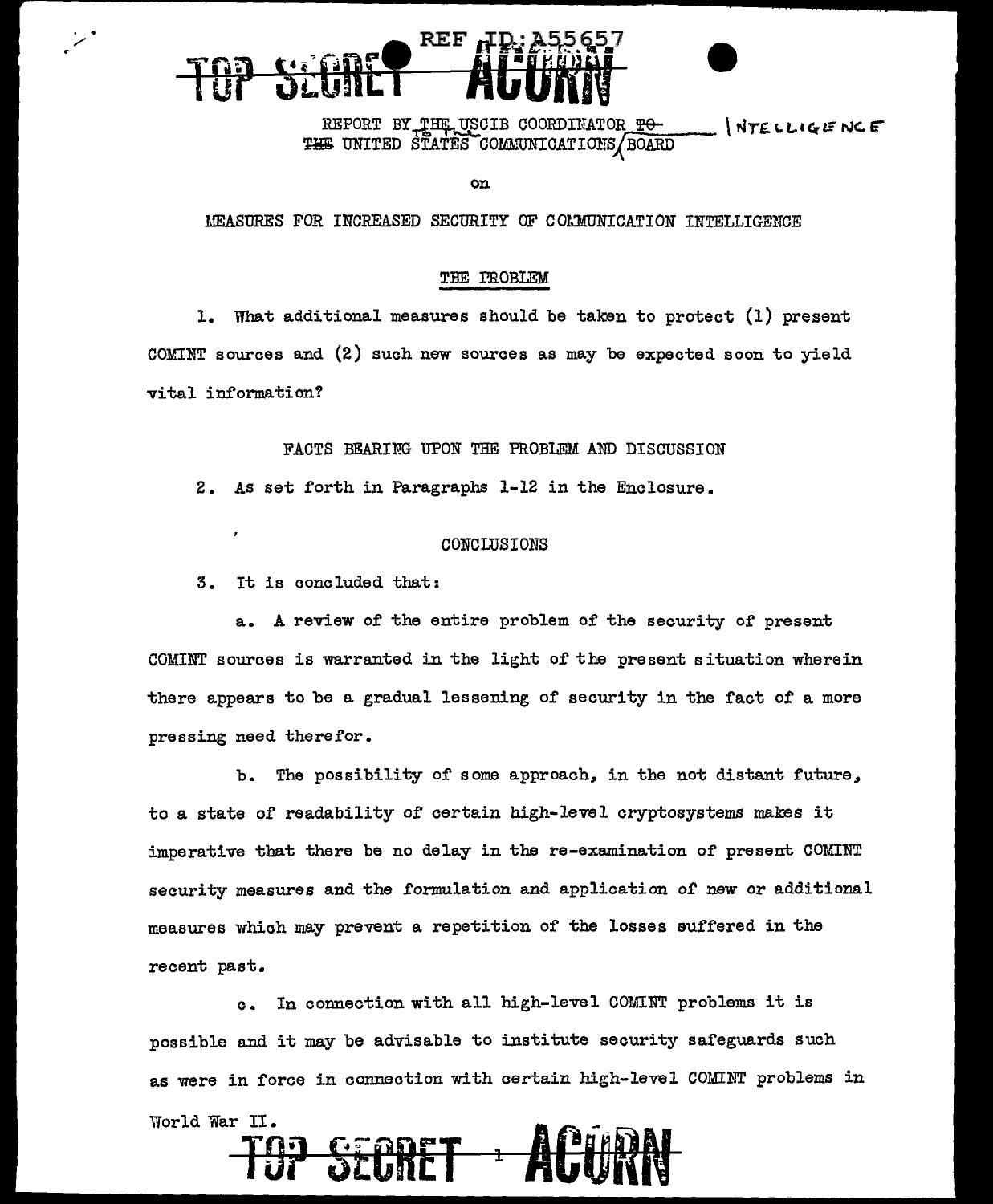## TO WWW.

#### RECOMMENDATIONS

4. It is recommended that:

a. USCIB direct the USCIB Security Committee to make the review referred to in Par. 3a and to submit recommendations arising from a study based upon consideration of Pars. 3b and 3c of the foregoing conclusions.

b. The USCIB Security Committee be directed to submit its report to USCIB not later than 15 December 1950.

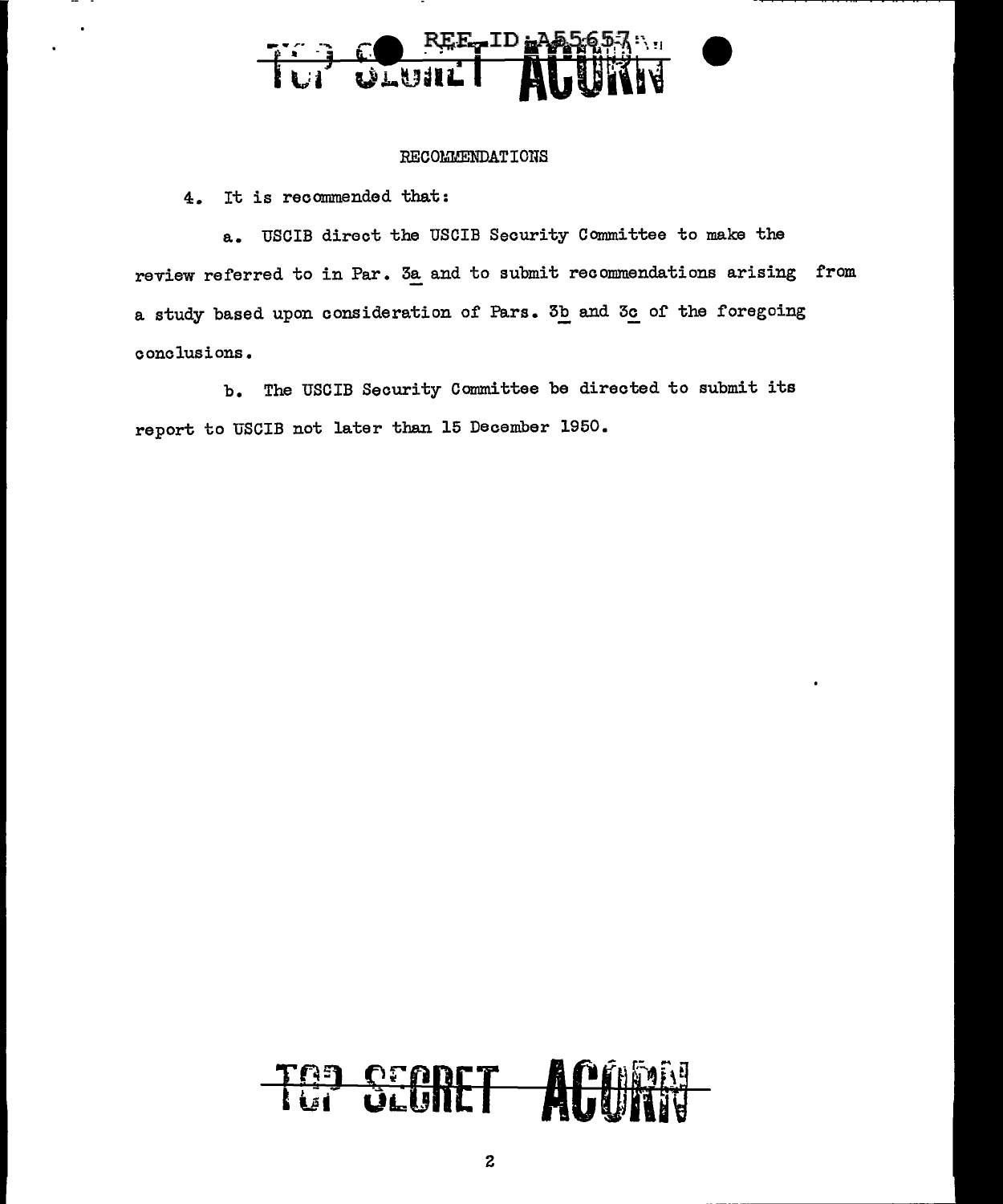REF ID:A55657

ENCLOSURE  $\sqrt{E}$ CO 3.3(h)(2)

**ATABET** 

PL 86-36/50 USC 3605

#### FACTS BEARING UPON THE PROBLEM AND DISCUSSION

1. Since the end of World War II there has been a continual improvement in the types of cryptosystems employed by foreign governments and a steady tightening of communication security practices, making the production of COMINT a problem of constantly increasing difficulties. This is true especially as regards COMINT dealing with the

2. In the face of the increasing difficulties in its production, the demand for COMINT has become even greater and the need for the protection of all COMINT sources increasingly imperative. Not only is this true as regards all current COMINT sources\_, but we must anticipate even greater needs for the protection of new sources. For example, when as a result of concentrated effort AFSA succeeded in solving certain cryptosystems., the fruits thereof were soon denied us because of the withdrawal from usage of all  $\hbar$  . high-level systems soon after success in their solution was attained, and we have now been virtually out of touch with  $\parallel$  high-level communications for three years. If we should regain contact and then lose it again we are likely to be denied this vital source of intelligence for a much longer period.

3. a. The basic essentials for effective security control of COMINT have finally been established after years of effort and the security situation has been considerably improved.

b. There is a general appreciation of the value of COMINT and the need for protecting its sources; and we now have the following mechanisms for better protection:

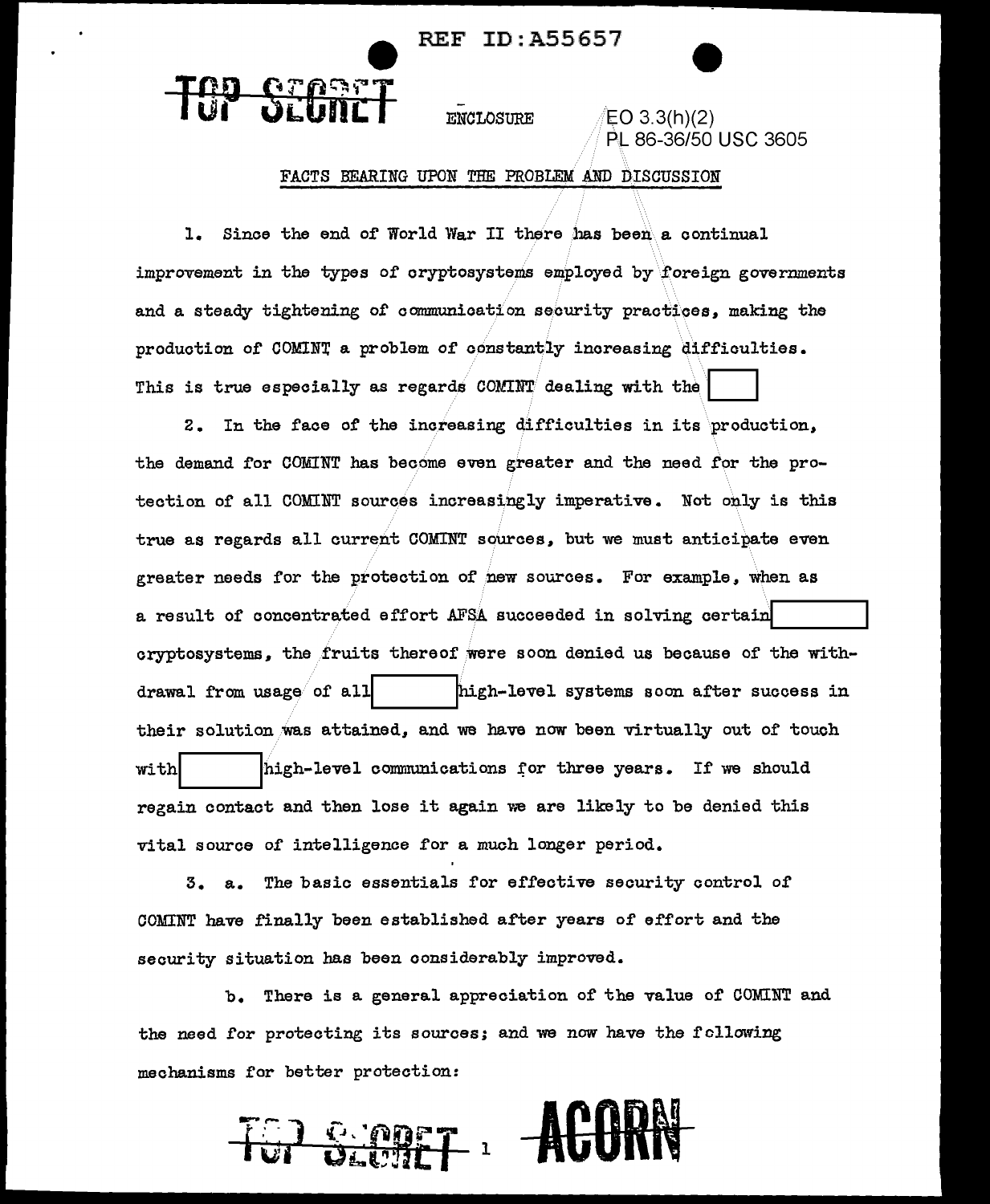### *REF ID: A55657* TO? SECRET **ACUR't**

- $(1)$  A federal protective law (Public Law No. 513)
- (2) Improved investigative machinery
- (3) An interdepartmental authority (USCIB)
- $(4)$  A single U.S. producer of high-level COMINT (AFSA)
- (5) Common security standards
- (6) Security agreements with our foreign collaborators

a. The part played by USCIB in the foregoing improvements in I security are notable. USCIB Directive No. 1, approved on 16 November 1948, and revised as of 13 October 1950, provides:

> "4. ... The Board will perform such functions as may be required to accomplish its objective. but it will place particular emphasis upon the following:

> > \* \* \*

(c) Prescribing basic security standards and dissemination policies to protect all Communications Intelligence activities and sources."

b. The same reference (Par. 12) establishes. among other standing committees. a Committee on Security with the following responsibilities:

> "(b) Security. Formulation of interdepartmental security and dissemination policies, and coordination of other security matters under cognizance of USCIB."

## **TOP SECRET 2 A**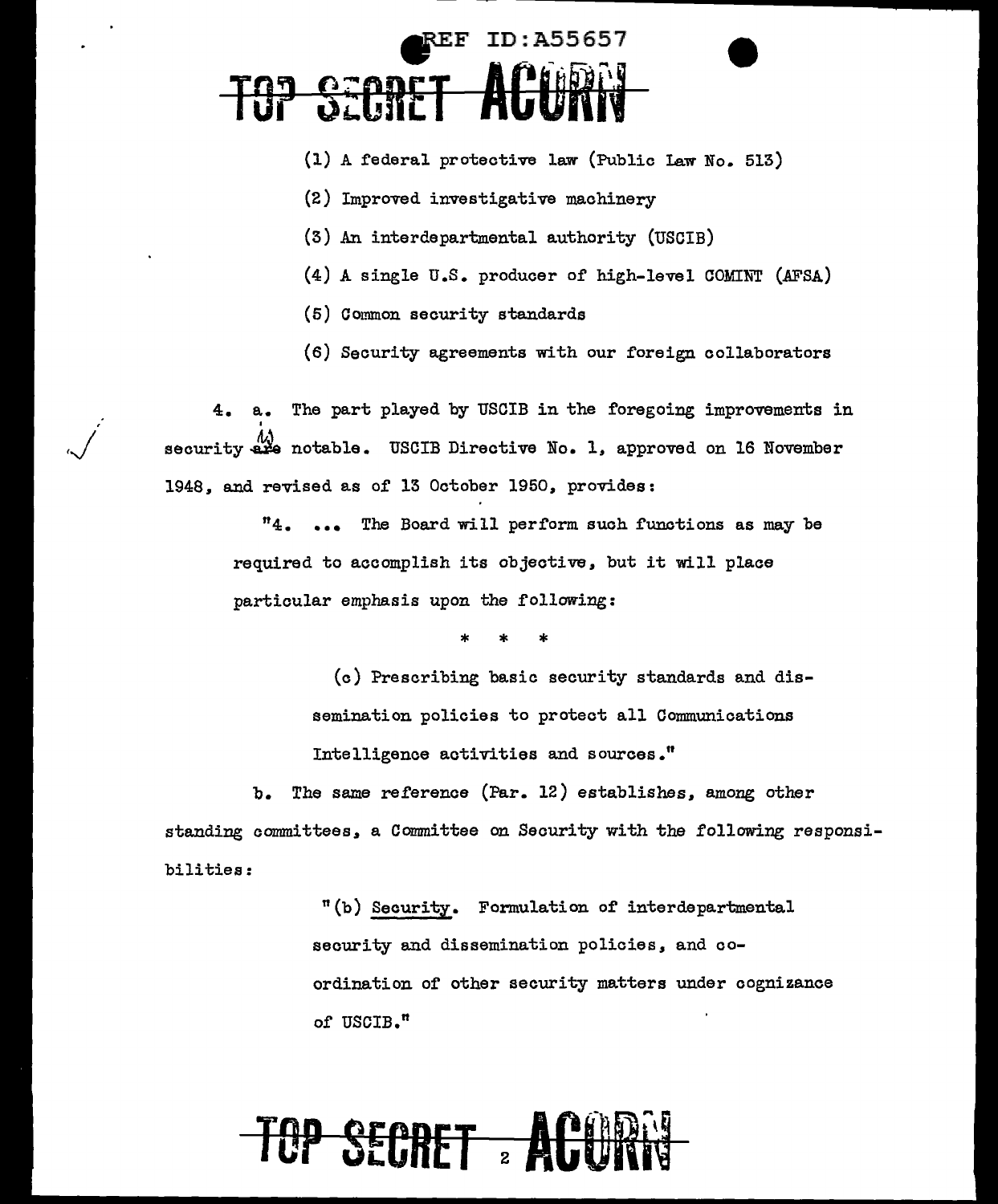### **e** REF ID:A55657 **TOP S'CRET ACORN**

c. USCIB Directive No. 4, approved on 14 January 1949. and revised as of 25 October 1950,, establishes "Instructions for the Compartmentation of COMINT information",, including certain "Precautions in dissemination and utilization of results."

5. As a consequence of the foregoing,, there has been instituted within AFSA itself a fairly rigid system of compartmentation of problems, a feature which militates against technical efficiency in COMINT production but which is considered essential for security.

6. a. Nevertheless, the USCIB Coordinator is becoming increasingly concerned over what appears to be a gradual lessening of the security of OOMINT in the face or a more pressing need therefor. Although important and basic steps have been taken since the war to establish security on a firmer foundation, other developments have occurred which have, to a large extent, nullified the effects of our advances.

b. Despite the mechanisms and factors for better control, it is not believed that the security situation has been improved to a degree which warrants brushing aside of all fear that current and future success on high-level problems may be nullified by leakage of information to the Governments whose communications are now being or soon will be successfully attacked. In fact, the basis for continued apprehensions on this score remains the same or even stronger than before, because of certain new factors in the COMINT security picture. Among them are the following:

(1) There has been a steady and substantial increase of both workers and consumers. The list of indoctrinated consumers alone has risen from 594 in February 1947 to 1,332 in June 1950. In addition,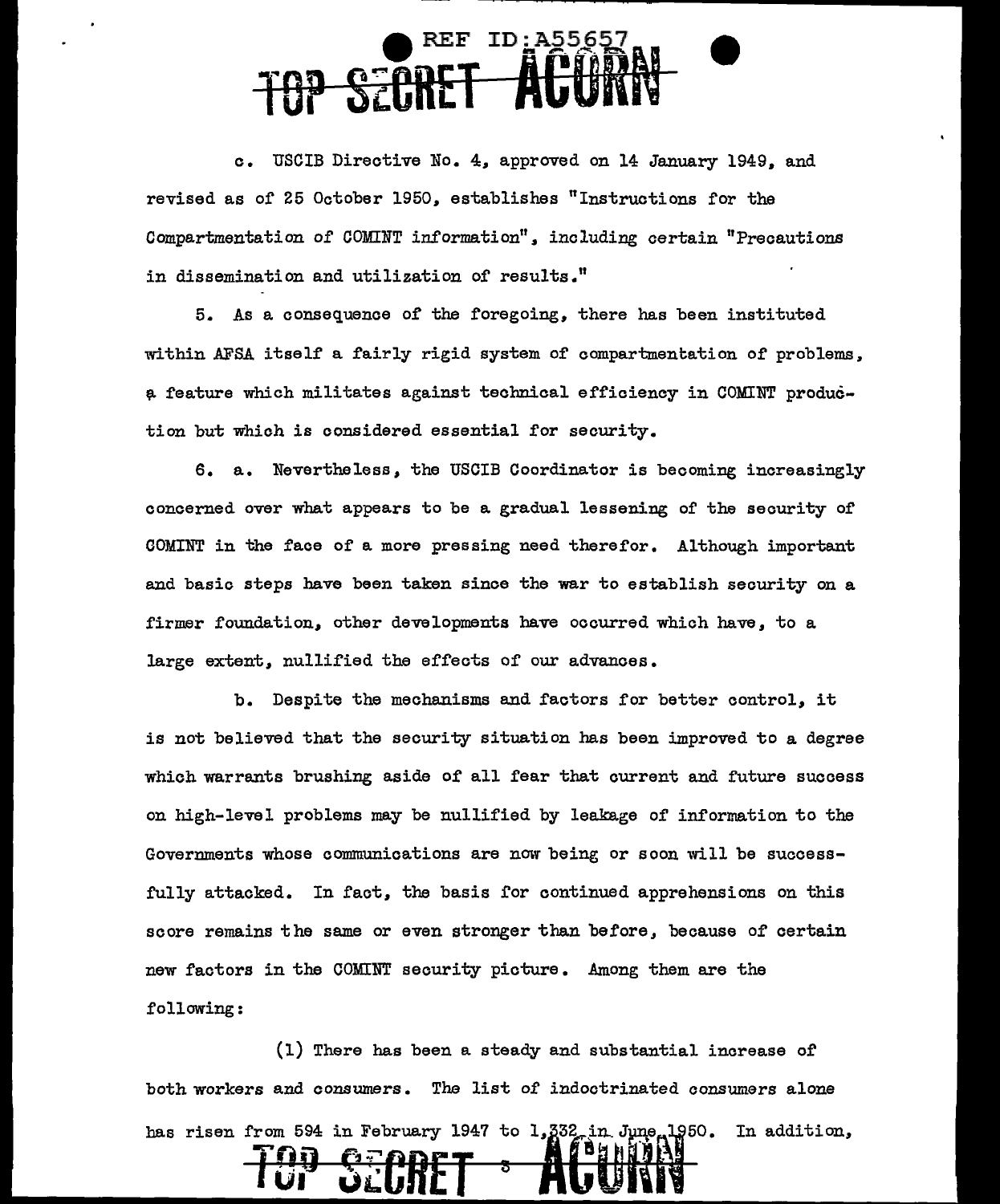there have been innumerable individuals brought into the fringe of knowledge for administrative, budgetary, or other reasons.

(2) Certain dissemination safeguards have gradually been relaxed. Material is now distributed and maintained in a number of areas in Washington outside the producing agencies, where it was never permitted before. Moreover, distribution has been authorized to additional agencies. Restrictions on the distribution of material to, and maintenance in, occupied areas have also been eased.

(3) The administrative, control, and budgetary machinery and procedures are such that large numbers of individuals must be apprised of numerous details of COMINT activities. (The large number of agencies, offices, boards, and connnittees concerned with the operation and administration of COMINT activities necessitates innumerable reports, justifications, etc., which are very hazardous to security. The arrangements governing the operation of CIA are much more conducive to secrecy.)

(4) The dissemination of results is far too voluminous for safety. (Over 1,000,000 copies of COMINT translations. representing some 16.000 individual decrypted messages, were disseminated in September, 1950. The handling of the German problem proved that COMINT can be  $\frac{\zeta_{\rm B}}{\zeta_{\rm L}}$ effectively used even with the most drastic restrictions on dissemination.) *'J'- <sup>0</sup>*

"Y *50* 

(5) There is no over-all authority to insure observance of COMINT security regulations within offices of COMINT consumer agencies . and organizations. Possibly too much individual authority and discretion are' left to individual consumer and producer agencies to insure uniform application of adequate security measures. (The security control of atomic energy information is more centralized and rigid. Inspection

TG? **S'CRET i ACORN**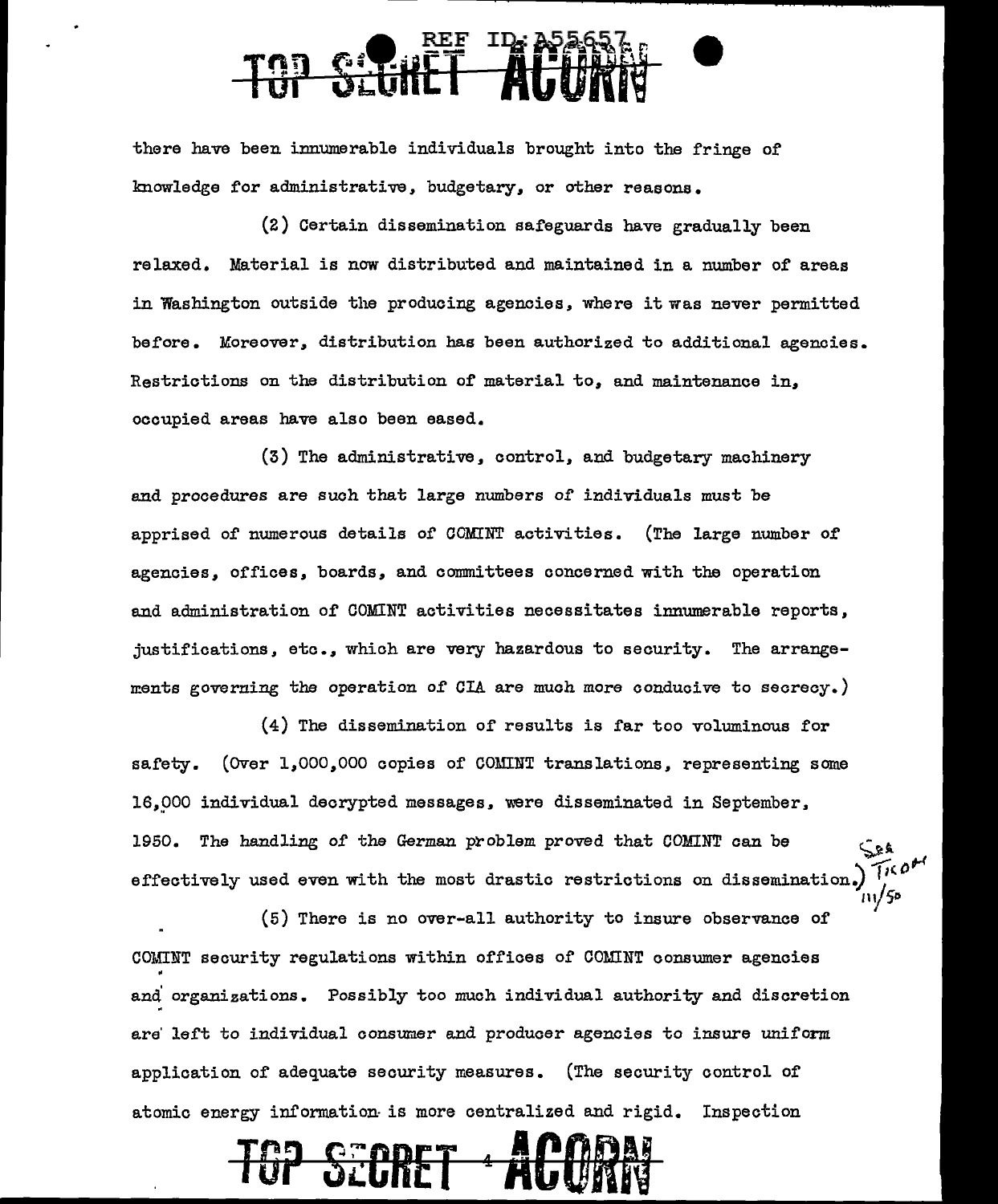## EF ID:A55657 T3P StCRCT **ACORN**

authority such as that which was vested in and exercised by the Cryptographic Security Board might well be vested in and exercised by USCIB.)

7. It is obvious that under the foregoing conditions the laws of probability are bound to operate to produce inadvertent leakage of information, even though the question of loyalty may not enter into the picture at all. The chances for the leakage increases in direct proportion to the number of persons who are taken into the picture; the chances for loss of documents increases in direct proportion to the number of documents disseminated, and in the COMINT field the loss of a single document, sometimos regardless of its specific contents, may have disastrous consequences. If the document should fall into the wrong hands it most certainly will be followed by such consequences upon our COMINT activities.

8. During World War II certain special security safeguards were established in particular segments of the German CCMINT problem. Actual experience with those safeguards amply demonstrated their feasibility and the practicability of operating successfully with an extremely limited number of operational personnel who had a real "need-to-know" and with the absolute minimum of dissemination. That experience proved the possibility of maintaining the utmost security under difficult circumstances and constitutes a contradiction of the frequently-heard contention that operational effectiveness of COMINT is inevitably defeated by too strict limitation of dissemination to consumers.

9. It is possible to safeguard COMINT by employing special disguises which will not handicap its usefulness and which at the same time will serve to hide the exact source from which it comes.

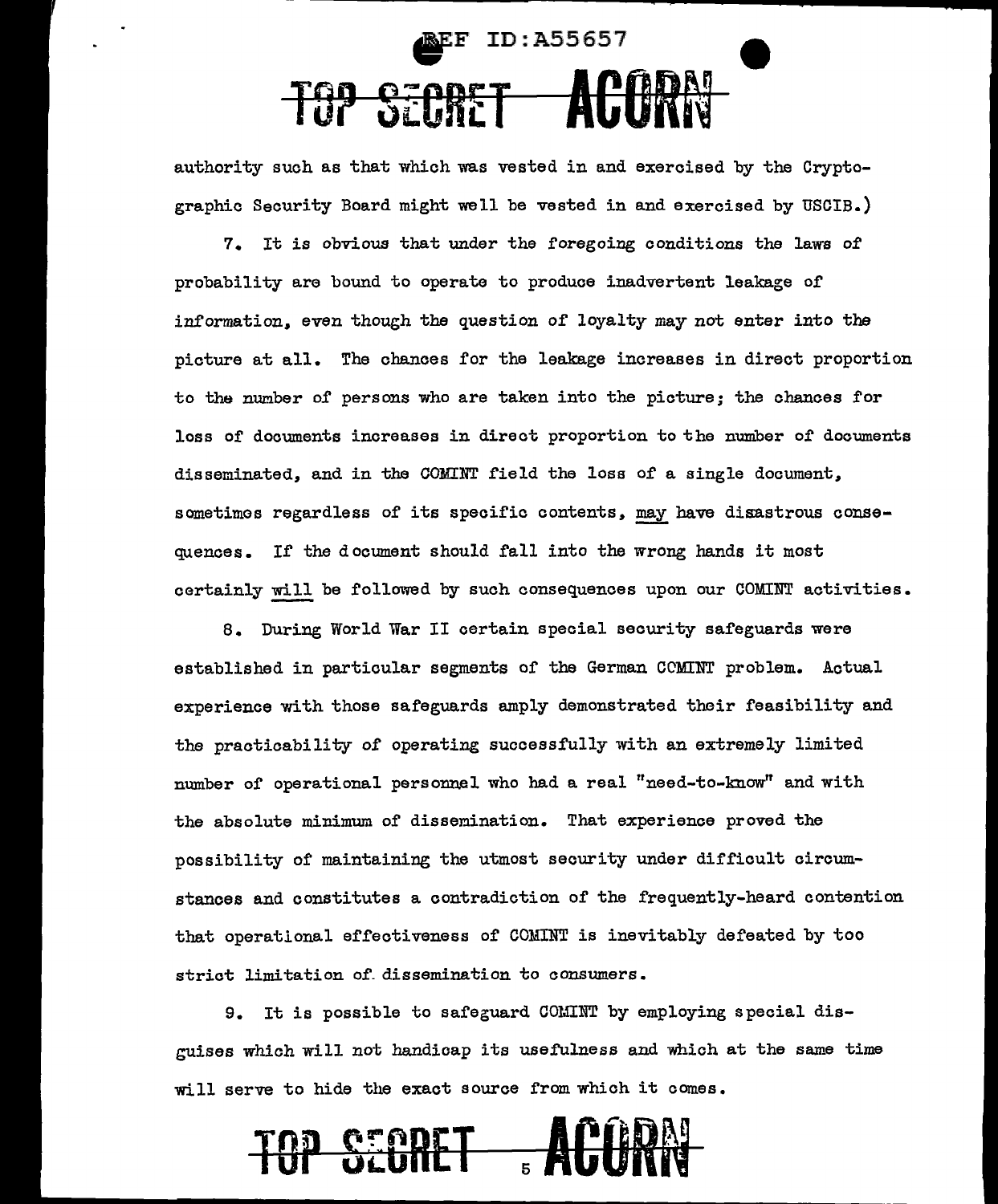### ID: A55657 TOP SCURET **ACORN**

10. The latter possibility, together with more rigid limitations on dissemination may be necessary to insure us against the drying up of the sources of this vital information.

11. a. In considering what additional steps should be taken as soon as possible it is convenient to divide the whole problem of COMINT security into four principal segments:

> (1) Security precautions applicable to all steps in the production of the information.

(2) Format of the final product (whether or not the source of the information, when it leaves the production agency, is obvious).

(3) Control of production 0£ copies and their dissemination to consumers.

(4) Security precautions applicable to the operational use of COMINT.

b. Under its charter USCIB prescribes basic security standards and dissemination policies and therefore it has cognizance of all four of the above-mentioned segments.

w divide montions abundance of the variance of the condinator has jurisdiction over only the first segment (Par.  $11a(1)$ ) and has instituted within AFSA as rigid security controls in the production of COMINT information as practicable under the mechanics of processing. Compartmentation has been especially rigid in respect to the processing of the principal high-level cryptosystems and it is doubtful whether further steps can be taken in that direction